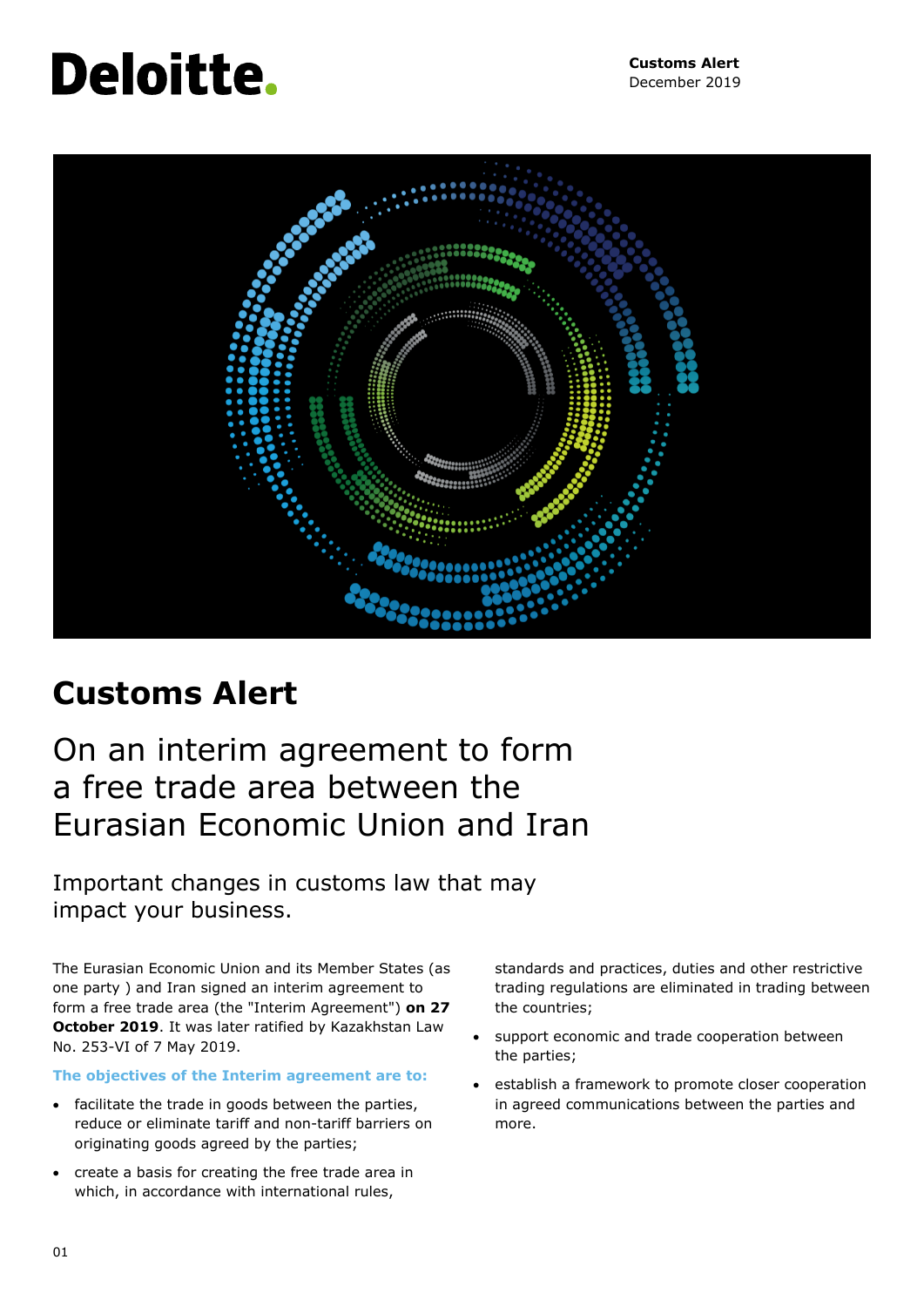The Interim Agreement reduces customs duties between Eurasian Economic Union ("EEU") memberstates and Iran on a limited range of goods, and not on the entire commodity nomenclature as is usually the case in international free trade area agreements.

It is an intermediate link in the transition to a full free trade area ("FTA"), negotiations for the creation of which are due to start within a year of the date of enters into force and last for three years. The FTA that is created will have to comply with all international rules, standards and practices.

From a Eurasian Economic Commission Department of Trade Policy review of key Interim Agreement provisions, the parties to it are expected to adopt WTO (World Trade Organisation) principles, such as:

- 1. providing most-favoured nation status and treating all goods traded between the parties as national goods;
- 2. limiting import and export duties on goods to the approximate cost of services provided to prevent charges as a means of indirectly protecting domestic goods or as a means of taxing imports or exports for fiscal purposes;
- 3. rejecting unreasonable restrictions on goods covered by preferential trade conditions;
- 4. ensuring the freedom of transit for goods;
- 5. preventing abuse by companies enjoying exclusive or privileged rights (state trading enterprises or monopolies).

As the Interim Agreement is preferential, the parties have undertaken to reduce and abolish duties on the trade of goods constituting over 50% of trade turnover between EEU member-states and Iran.

The goods on which concessions are provided by Iran for EEU member-state exporters include meat, far and oil products, certain types of confectionery and chocolate, as well as metals, cosmetics, and certain

types of electronic and mechanical equipment. Iran will reduce import duties **from 22.4% to 15.4%,** and **from 32.2% to 13.2% for agricultural goods.**

In Eurasian Economic Commission Chamber Resolution No. 10 from 22 January 2019, the EEU has committed to provide concessions on the import of vegetables, fruit, dried fruit, as well as construction materials, utensils, carpets and some non-ferrous metal products goods into the EEU. Import tariffs on Iranian **agricultural goods will be 5% and 3.3% for industrial goods.**

The same resolution lists the goods subject to import duty concessions under the Interim Agreement.

It also establishes that if import duties calculated at EEU customs tariff rates are lower than those specified in the above list of goods, the EEU import duty rate will apply.

To obtain these concessions goods should originate from the Interim Agreement countries. In turn, to acquire the status of goods originating from EEU countries or Iran, goods should be either fully received (produced) in the Interim Agreement country, or subject to a sufficient degree of processing in that country.

A criterion for the origin of goods is a "value add" of at least 50%. However, some goods (pipes and motor vehicles) are subject to special criteria stipulated in Appendix 2 to the Interim Agreement.

If all such criteria in the export country are met, the goods in question will be eligible for a CT-3 certificate of origin form.

A certificate of origin for the purpose of obtaining tariff concessions is not required when the customs value of imported goods does not exceed 200 Euro or the equivalent in the currency of the importing party, provided that the delivery is not part of one or more shipments.